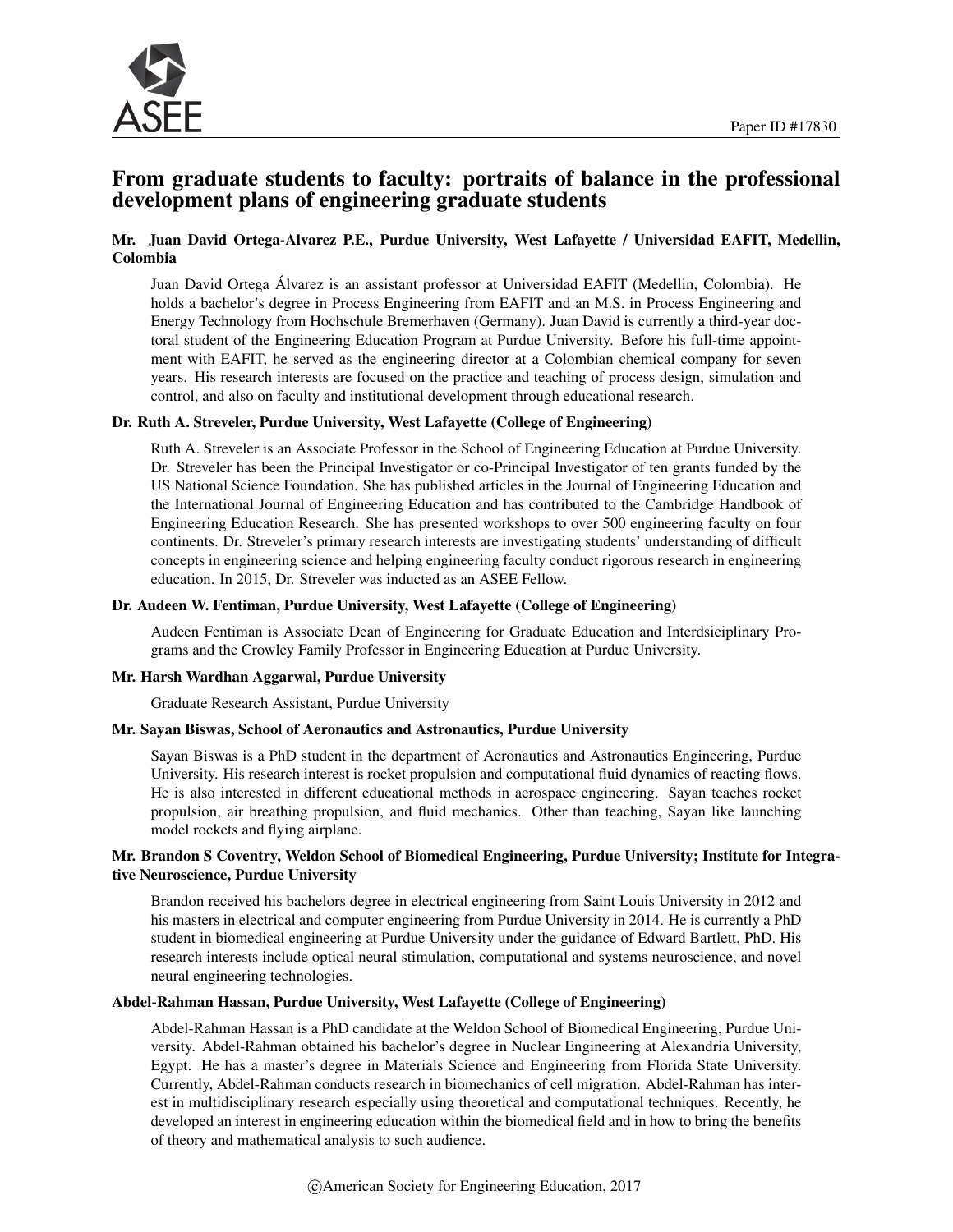

#### Margaret L. McNamara, Purdue University

Margaret McNamara is a third year PhD student in civil engineering with a focus on transportation at Purdue University. Her research is in leveraging new data sources for interstate performance monitoring. She received her Bachelor's and Master's degrees in civil engineering from the University of Virginia.

#### Mr. SMRITI NANDAN PAUL, PURDUE UNIVERSITY

Smriti Nandan Paul is currently pursuing his PhD at School of Aeronautics and Astronautics, Purdue University under the advice of Dr. Carolin Frueh.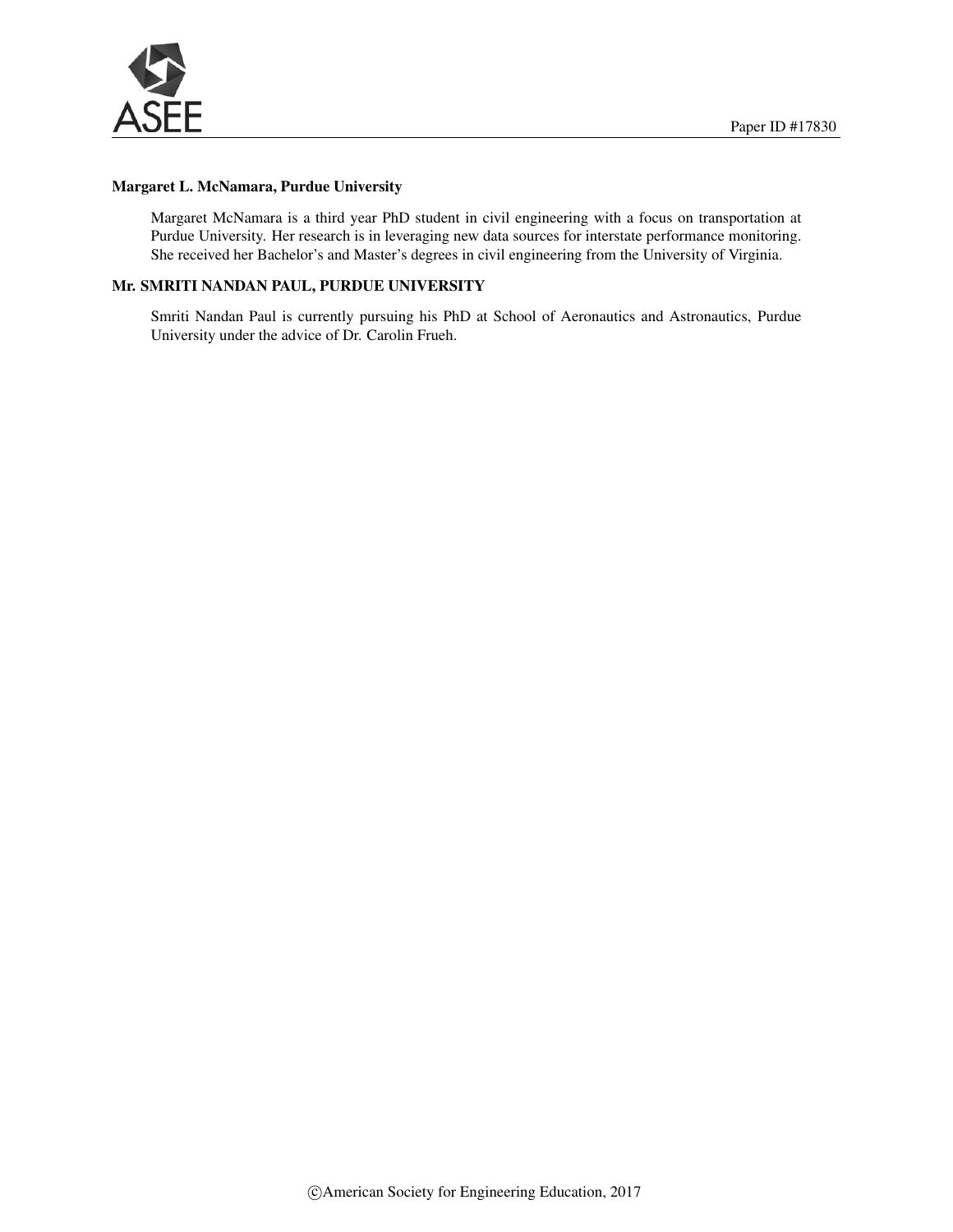# **From graduate students to faculty: portraits of balance in the professional development plans of engineering graduate students**

### **Abstract**

The job of a college engineering faculty member is multifaceted. Faculty are not only expected to teach and conduct research but also to write proposals, consult, network, engage in administrative duties, and the list continues. The relative importance and time allocated to these different functions vary according to the nature and focus of the institution and the interests of the faculty. However, engineering graduate students aspiring to careers in academe are not usually trained in the multiple facets of the profession. As a result, when they become faculty members they often struggle to find ways to balance the parallel and many times competing demands of these functions.

This paper examines the professional development plans of six engineering graduate students with a marked interest in an academic career. These plans are one of the major deliverables of a three-credit graduate course at a large, research-intensive university. The overarching goal of this course, as stated on its syllabus, is to provide students with an opportunity to learn and practice the skills that complement and enhance classroom teaching and learning in a tenure-track faculty position, either at a research-intensive university or at an institution that focuses on undergraduate engineering education. The research questions that orientate the study are: What do the professional development plans of engineering graduate students portray about their striving for balance in their future faculty careers? How does writing a professional development plan with expert guidance in a formal class help these students prepare for a faculty position?

The analysis of students' professional development plans as qualitative artifacts, under the lens of expectations and values, reveals a wide variety of approaches to the role of faculty. Subsequent individual reflection on these plans allowed researchers to gather insights into why students chose to focus on different perspectives of the faculty job. Finally, a follow-up group conversation with the students shows that beneath these different perceptions and expectations lies the idea of balance, evolved and transformed by the discussions and activities of the course.

#### **Introduction**

The literature on the experiences of early-career faculty careers provides evidence of the stress and struggles they face to cope with the multiple demands of the academic, professional setting<sup>1</sup>. These difficulties become more pronounced if personal expectations and interests deviate from the traditional requirements of a tenure-track position<sup>2</sup>. Recurring themes among these difficulties include: 1) balancing the competing demands of research, teaching, and other professional and personal duties; 2) lack of time to cope with all responsibilities; and 3) setting realistic expectations, particularly regarding research and publication accomplishments<sup>1,3,4</sup>. Emphasizing the first theme, Felder and Brent point out that a remarkably difficult challenge is finding out a way to "balance the competing time demands of teaching, research, and other professional and personal responsibilities"<sup>3</sup>. In that vein, this paper focuses on exploring notions of balance.

The past two decades have seen the appearance of various institutional- and national-level initiatives to help junior engineering faculty deal with the difficulties mentioned above and successfully commence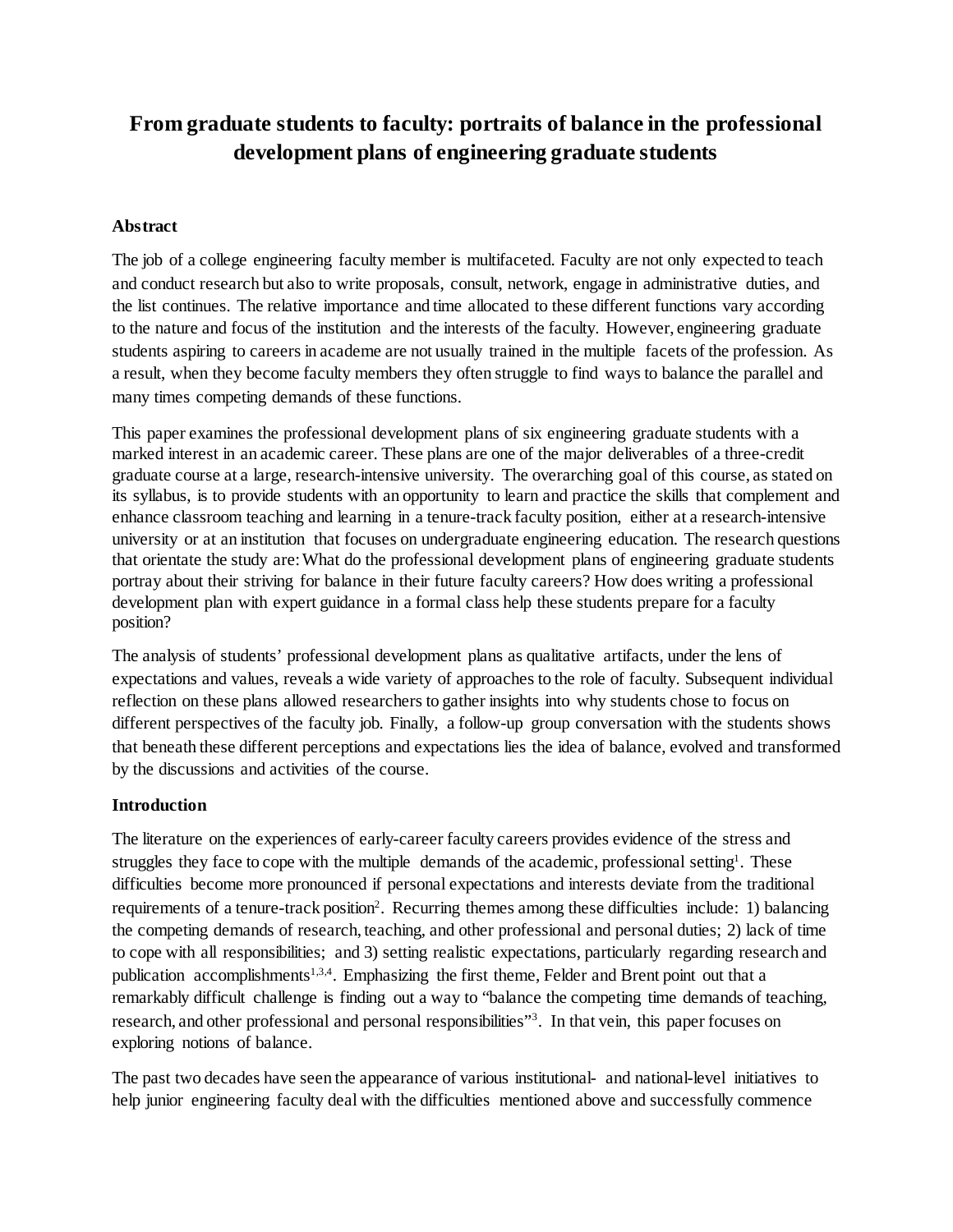their careers. Usually, these initiatives take the form of courses and workshops adapted to the specific context of every institution3,4. Sometimes, they take the form of guidelines providing tips and "tricks of the trade" drawn from literature and the experience of successful faculty<sup>5</sup>.

The early 1990s also witnessed the strengthening of programs aimed at better preparing doctoral students for future faculty positions. Among other things, these programs considered the inclusion of faculty professional development and the so-called 'soft skills' as a formal part of the doctoral training<sup>6</sup>. Similarly, in the past decade, academic consortiums and national offices have supported the creation of programs aimed at training doctoral students in STEM disciplines, mostly for future teaching duties. Although such programs contribute to preparing students to assume academic or other professional positions, their ultimate goal is to improve the quality of undergraduate education<sup>7</sup>.

Some scholars have considered, designed, and documented initiatives that target engineering graduate students to help them successfully transition into faculty careers. Drawing from the general programs started in the 90s, such initiatives comprise formal courses and professional development workshops, and rely to a great extent on mentorship<sup>3</sup>. More recently, institutional initiatives have been specifically tailored to engineering education graduate students; namely, an internship program comprising a semester-long experience based on an a apprenticeship model<sup>8</sup>.

Most of the initiatives above have been documented from the perspective of their design underpinnings, expected outcomes, and benefits perceived by designers and instructors. In contrast, our study intends to add to this panorama the firsthand perspective of engineering graduate students interested in an academic career. Particularly, we look at the experience of six graduate students from different engineering disciplines as they transit a 3-credit, semester-long course aimed at preparing them for future faculty positions. The name of this course is *Succeeding as an Engineering Professor*(SEP), and its main goal is to offer students the opportunity to look at and exercise in multiple facets of the faculty job. In addition, it aims at making students aware of the variety of positions available in the academic job market.

The aim of this paper is twofold: we intend to explore 1) graduate students' expectations, interests, and assumptions about their future faculty lives, and 2) the usefulness of the SEP course, as the students perceive it, in helping them prepare for a future faculty position. As stated before, the exploration of students' perceptions is focused on the notion of balance. Consequently, the research questions that orientate the study are: 1) what do the professional development plans of engineering graduate students portray about their striving for balance in their future faculty careers? And 2) how does writing a professional development plan with expert guidance in a formal class help these students prepare for a faculty position?

#### **Research Design**

### *Theoretical framework*

The students in the SEP class come from diverse cultural and disciplinary backgrounds, but they all have something in common: the motivation to pursue a career in academia as faculty members. Such motivation constitutes the common ground explored in search of different approaches to a balanced faculty life. Among the multiple frameworks available to explore motivation and decision-making in academic settings, Eccles' Expectancy-Value Theory was chosen to inform the data collection and make sense of the findings. Various studies of decision-making in engineering education have relied on this theory as a suitable theoretical framework, including studies by some authors of the present paper $10,11$ .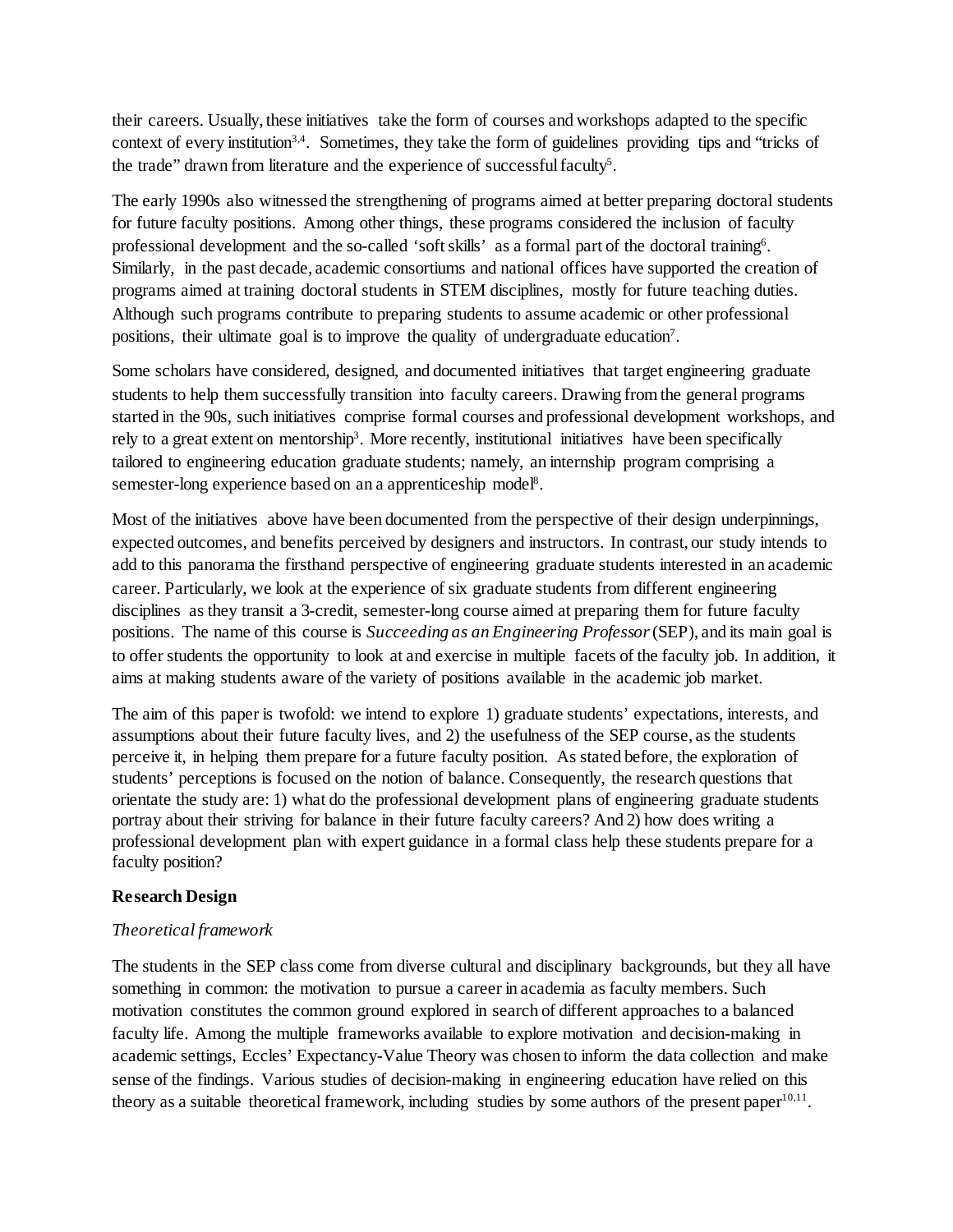This framework was selected because of its suitability for looking at the underlying assumptions and beliefs that motivate people to engage in a task in academic contexts. According to the Expectancy-Value Theory, two factors motivate one's decision to engage in a task: 1) the self-belief in one's ability to accomplish the task, and 2) one's willingness to engage in the task<sup>9</sup>.

The willingness to engage in a task can be further classified into what Eccles has defined as *subjective task values* (STV). There are four categories of STV in Eccles' theory: 1) attainment, 2) intrinsic, 3) utility, and 4) relative cost. *Attainment value* is defined as the reflection of one's perception of a task on one's self-concept. *Intrinsic* or *interest value* is related to the enjoyment one experiences when engaging in a task. *Utility value* is defined as a perception one has of the potential outcomes of future engagement in a particular task. Finally, the *relative cost* is the cost of engaging in a task in terms of time, effort or psychological factors associated with  $it<sup>9,12</sup>$ .

### *Participants and data collection*

The participants in this study, who are co-authors of this paper, are one female and five male engineering Ph.D. students, registered in the class *Succeeding as an Engineering Professor* offered at a large, research-intensive Midwestern university in the Fall of 2016. Two of them are domestic students, and the other four are international students, all of them considering an academic career in the United States. They are all past the second year in their respective programs, namely aeronautics and aerospace, biomedical, civil, and industrial engineering.

During the first three weeks of the class, the students were required to write a professional development plan (PDP) to become proficient for a faculty position at an institution of their choice. The instructor facilitated students' writing of the PDP through class discussions about the different responsibilities of engineering faculty and the variety of positions available according to the types and aims of different institutions. Additionally, she provided handouts listing and describing faculty functions beyond the wellknown research, teaching, and service (e.g., mentoring, networking, and so forth). The instructor encouraged students to write their PDPs considering these materials, while also drawing upon their experiences and personal interests.

At the end of the semester, after completing all activities in the SEP class, students were asked to revisit the first draft of their PDP from a reflective stance. Given their dissimilar experience with systematic reflection, the first author provided a short reading to guide the reflective exercise13. Similarly, he provided a simplified description of Eccles' framework, relating values to students' interests and expectations to the confidence in their future performance of the different faculty functions. The following prompts were presented to the students to help orientate and bound the content of their reflections:

*When writing the professional development plan for the first time,*

- *Why did you want to develop/involve in some faculty functions (e.g., teaching, research, service, etc.)?*
- *Are there faculty functions you deliberately decided not to develop/involve in, or do it in a more moderate manner? If yes, why is that the case?*
- *What were your beliefs regarding your ability to accomplish the different roles of an engineering faculty member?*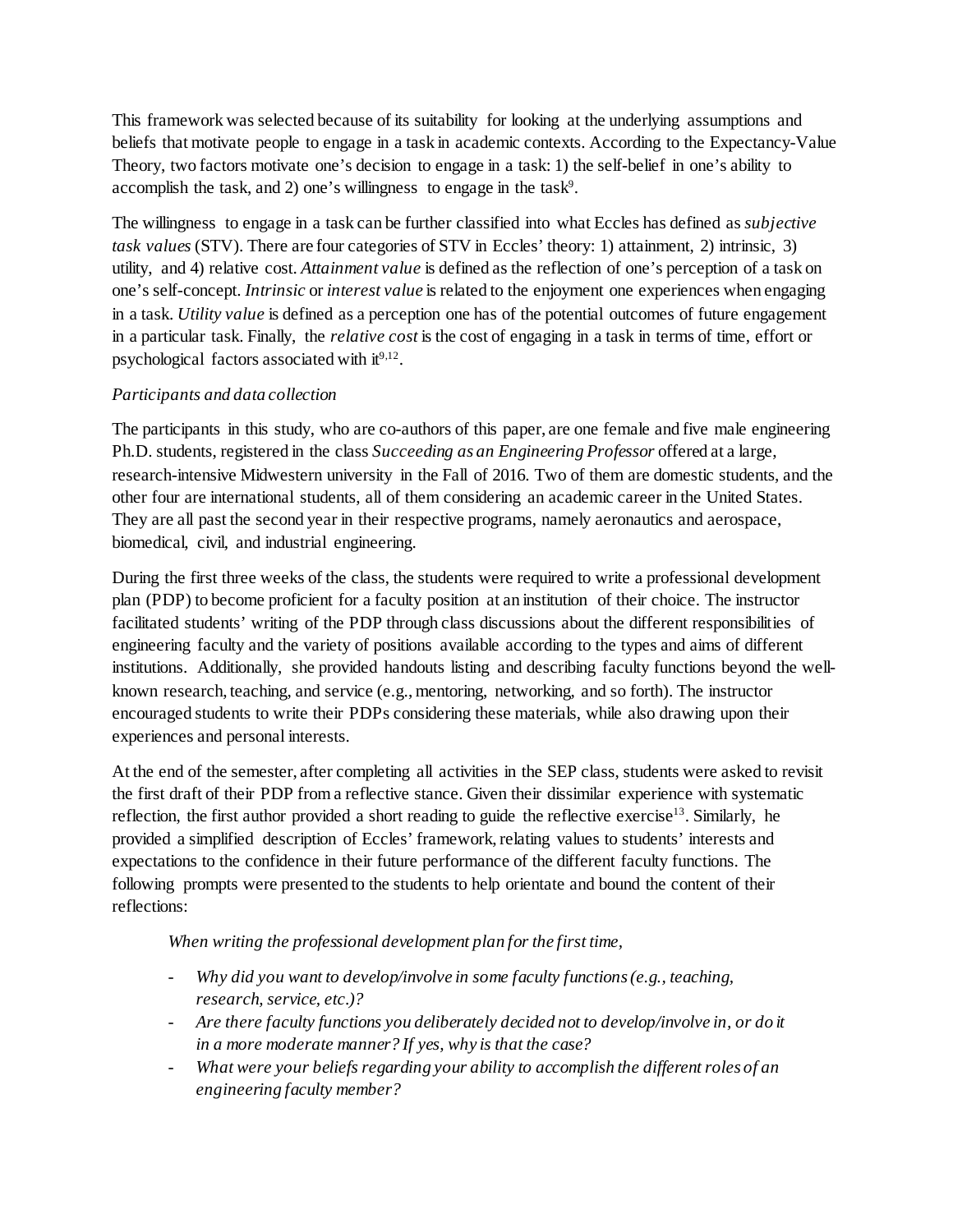The first two questions aimed at eliciting assumptions and value beliefs, whereas the third one was intended to explore expectations and competence beliefs. The students wrote their individual reflections over two weeks after receiving these questions and the guiding reading. Once all the individual reflections were collected, the first author and the participants engaged in a group conversation using a variation of the *fishbowl* technique14. The fishbowl conversation was set up so the participants formed a circle around two chairs reserved for the moderator and one interlocutor. The first author assumed the role of the moderator and invited a volunteer to become the first interlocutor. The moderator prompted interlocutors to elaborate on the insights of their reflections related to the research questions of the study. Whenever a participant in the circle felt they had something to contribute about a topic being discussed, they tagged the interlocutor in the fishbowl and became the new interlocutor. The participants were acquainted with the technique before starting the conversation. During the conversation, the moderator made sure that every participant had at least one turn in the fishbowl and equitable time for talking. The conversation lasted around 40 minutes and was audio recorded. After the fishbowl, students were encouraged to complement their written reflections with new insights arisen from the collective dialogue. These final reflections and the recorded conversation constitute the data for this study.

#### *Data analysis*

The analysis process comprised three main stages. In the first round of analysis, the first author looked at each reflection and extracted themes related to values, expectations, and the underlying assumptions. As discussed before, values were operationalized as explicit interests and expectations as statements regarding confidence, or lack thereof, to perform specific faculty functions. Aiming for trustworthiness, each participant was individually debriefed for member-checking after the first round of analysis. In the second round of analysis, themes extracted from the reflections where triangulated and refined with insights from the fishbowl conversation transcript using thematic coding in Nvivo 11.4. The themes driving the coding process were subcategories of values (e.g., interest in doing research), expectations (e.g., confidence in teaching skills), and assumptions (e.g., a faculty job comprises just teaching and research). At the end of the second round of analysis, the experienced faculty coauthors discussed with the first author the analysis and findings. This discussion yielded the final version of the results, presented in the next section.

The participants who are also coauthors of this paper were tasked with writing their PDP and the subsequent reflections on them. Except for member-checking purposes, only the first author and the experienced faculty coauthors participated in the analysis phase. The first author, who was a student in the SEP class along with the participants, is an international Ph.D. student of engineering education in the United States. He was a full-time engineering faculty member in his home country for five years, now on a leave for doctoral studies. His experience, thus, better resembles that of a junior professor rather than that of a graduate student aspiring to a faculty position. For these reasons, he is not a participant in the study although he fully engaged in the activities of the SEP class. Instead of contributing data to the study, he used his experience as both an engineering education researcher and a class participant to collect and analyze the data. The experienced faculty coauthors looked for consistency in the resulting thematic schemes, and helped the first author refine the final version and check for alignment with the research questions. The first author acknowledges that his experience as a faculty member might have influenced the analysis process. In order to minimize this potential influence, the collection and analysis instruments were grounded in theory and in the recurring themes found in literature.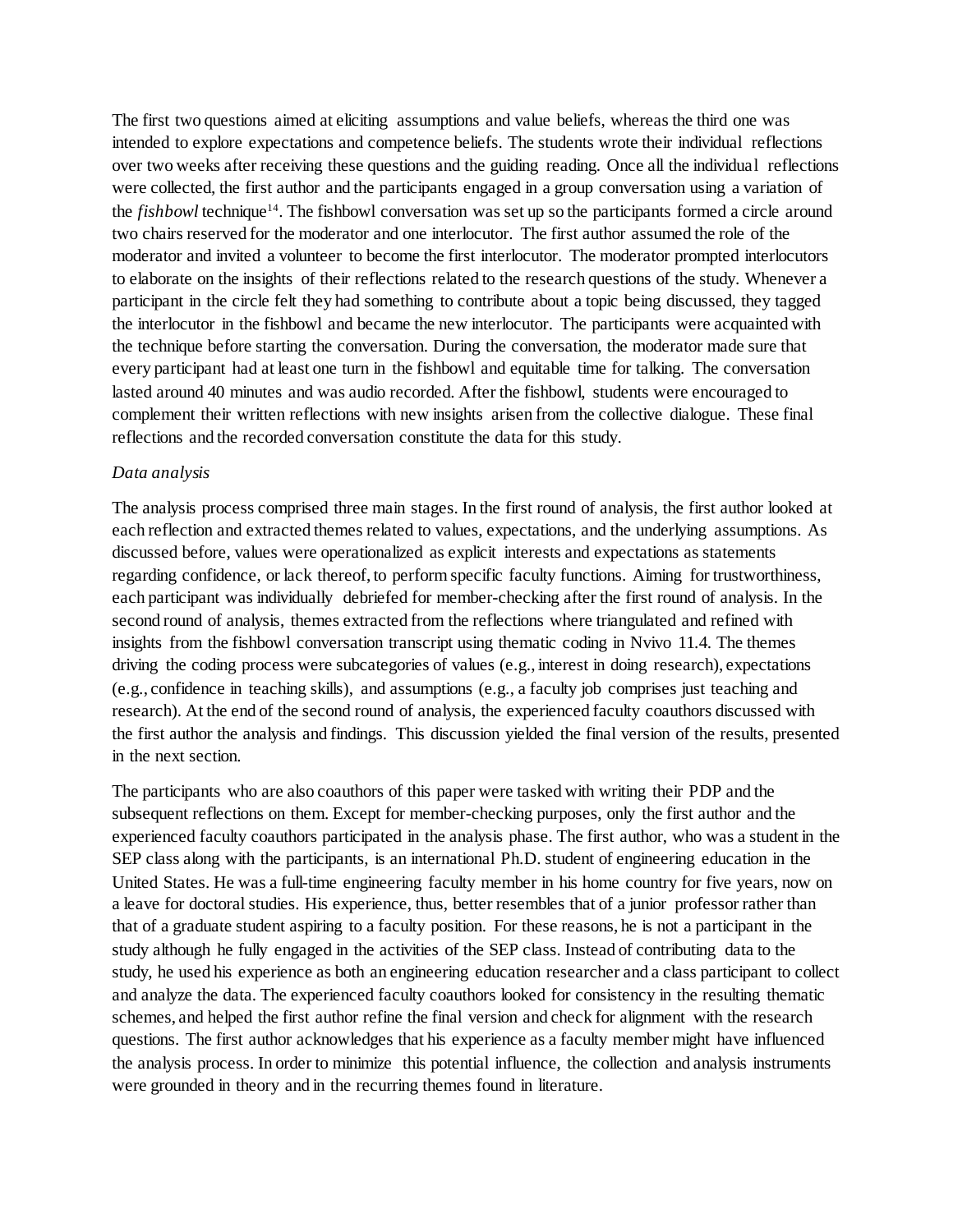#### **Results**

#### Research Question 1: Striving for balance in a faculty career as reflected by the PDP

The reflections and dialogues elicited common themes that reveal implicit tactics aimed at achieving a successful and balanced faculty career. Among these themes, three were prominent: 1) Balancing skills with requirements, 2) balancing teaching and research, and 3) pursuing intrinsic, interest, and attainment values. These themes are not sharply delineated; instead, they are intertwined and feed into each other. In addition, mentoring appeared as a loosely related yet clearly distinguishable fourth theme.

#### *1. Balancing skills with requirements*

Most students viewed the PDP as an opportunity to identify their strengths and weaknesses in light of their understanding of the faculty functions, and aimed for improvement in the weak areas. Different paths in graduate school result in students having different levels of expertise in the functions of faculty, mostly teaching and research. In turn, they considered actions they could take to address the gap between their skills and the requirements of a faculty position as they conceive of it. At the beginning of the class, such preconceptions of job requirements were partially complete or inaccurate.

*"There are three main things which are valued, right? Teaching… Research, teaching, and service, so I had the other two. It's just the research part which I felt was weak and I wanted to spend more time towards that."* 

*Harsh (fishbowl)*

*"My plan largely focuses on identifying weaknesses and gaps in my understanding, but lacks actionable methods to address them."*

#### *Maggie (reflection)*

Besides identifying weaknesses, the last quote from Maggie also points to the specific support that could be provided to graduate students to prepare them better for faculty positions. This point will be revisited and expanded in the discussion of the second research question. Sticking with the first theme, an important distinction was identified: students' decision to strengthening weak areas is not necessarily aligned with their interest values. In some cases, this decision responds mainly to utility values. In other words, students will engage in tasks they deem useful or necessary for their careers, even if they are not particularly thrilled about them. For instance, Brandon provided a hint of alignment between interest and utility values when he commented the following during the fishbowl:

*"Because I am looking at a research-focused career, I tended to play higher emphasis on what I thought were more salient features of research […] So I primarily focused on skillsets that I thought were very important to the research aspect of my career, but that I was particularly not great at." Brandon (fishbowl)*

On the other hand, from a utility value-driven approach, Paul focused on job requirements when writing his plan and Harsh added the following when asked about his interest in reinforcing his research skills:

*"I put certain things here [in the PDP] that I need to improve, just so that I can be job-sellable as a professor."*

*Paul (fishbowl)*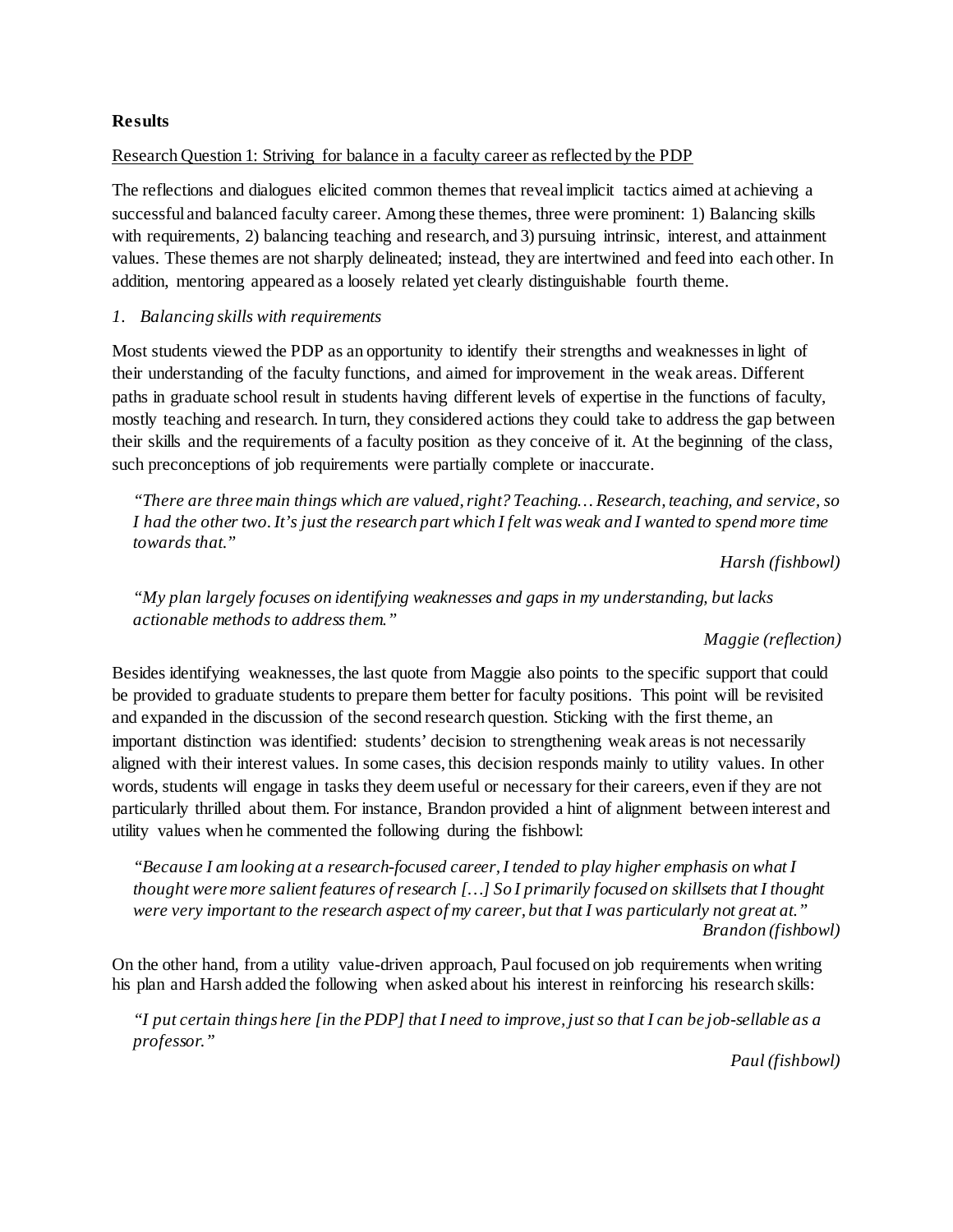*"When I wrote the development plan I didn't have that [interest in a particular research topic], so if you are asking why I wrote it [that I needed to develop research skills] is because I had to do it. And in this three months I have figured out what I want to do, so now I want to do it."*

#### *Harsh (fishbowl)*

It is worth noting that sometimes the writing of the PDP allowed students to broaden their view of areas in which they feel confident to perform. As a result of this broader perspective, they decided to strive for improvement.

*"The plan has emphasized care for aspects of teaching that are not necessarily addressed in the graduate student experience. This includes preparing a syllabus and designing a course material. […] I have in consequence decided to ensure my qualifications—despite my experience—for teaching by registering in available courses of engineering education."*

### *Hassan (reflection)*

The previous quote by Hassan brings up another relevant issue: graduate students' conception of the teaching function. Most of the students in this study mentioned their interest in performing well as teachers. Moreover, they are confident in their teaching skills based on previous experiences as instructors or teaching assistants. However, they usually describe teaching from the perspective of understanding complex material, being able to present it in a clear fashion, and having an agreeable interaction with the students. Few participants mentioned course and syllabus design, pedagogical strategies, and other relevant aspects of the teaching function that usually go unnoticed to students.

### *2. Balancing teaching and research*

More often than not, the discussion of motivation was centered on different notions of balance between the teaching and research activities. Most students addressed this idea in their plans from the perspective of their previous experience and interests. Whereas many students in this study felt they had experience in both activities, most of them seemed interested in performing more research than teaching, even if just slightly more.

*"Research is the most attractive part that [inspires] me to be a faculty member. Besides research, I like teaching as well. I always like to explain my subject in easy fashion. I believe a good researcher should have total grasp over his/her subjects first."*

### *Sayan (reflection)*

*"As I want to pursue a research-based professorship, much of my attention was focused on skills which would facilitate that aspect of my career. […] My document was more focused on research skills and only moderately involving teaching."*

### *Brandon (reflection)*

*"With research, you are always up to creating something new. In teaching, you are not creating something new; you are creating a path to creating something new, you are… helping the students to get prepared for creating something new. You are not necessarily creating something new. And I am more interested in when you actively pursue something, or you create something, and that only happens through research."*

*Paul (fishbowl)*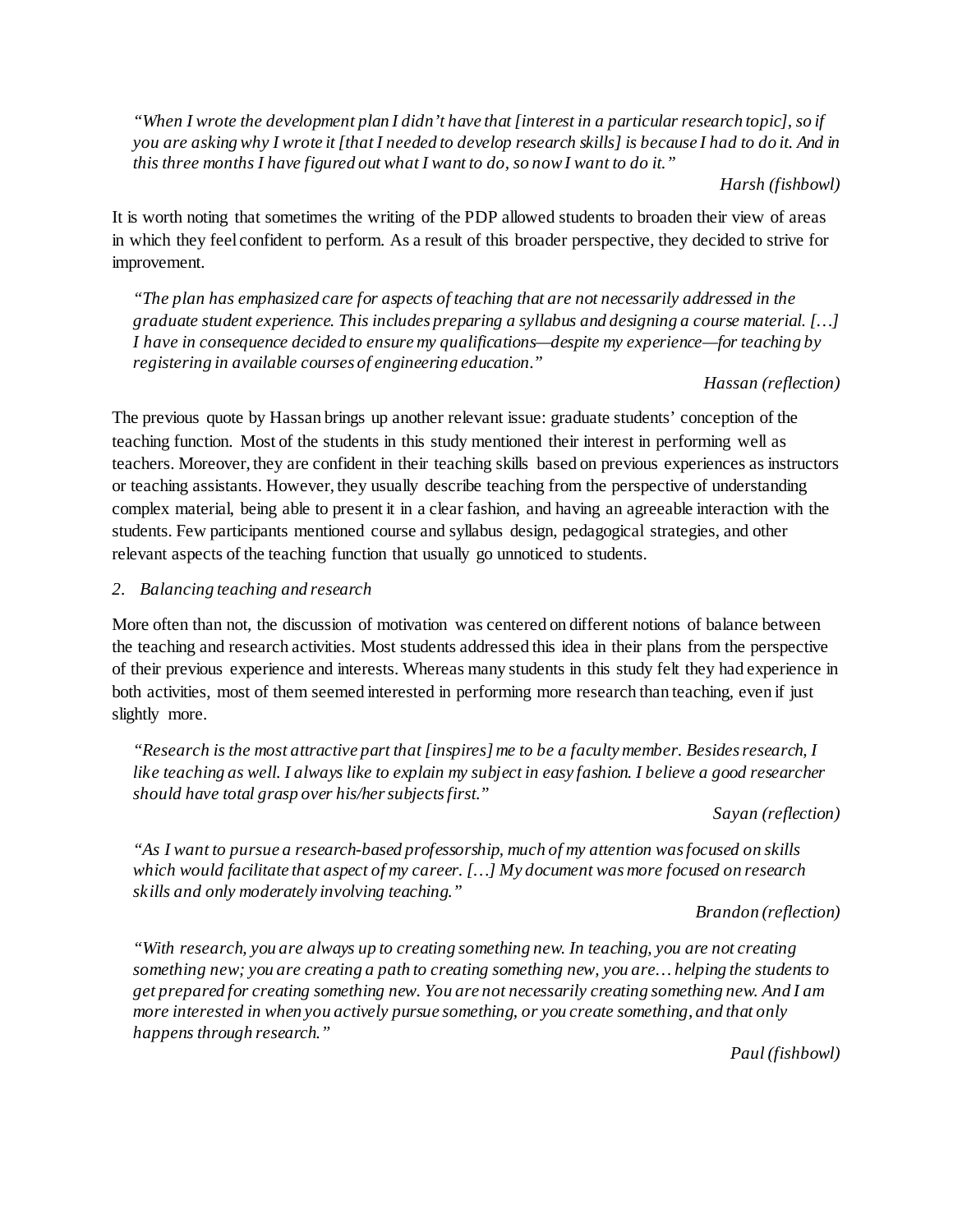In describing both activities in relation to each other, Paul also revealed a hint of interest and intrinsic values. Sayan also focused on both activities and adventured a percentage of what balance between them looks like for him:

*"I always kept research like a little higher priority […] So that's why when I wrote the plan, I had 60% of research, 40% teaching, and some time for service, because the first few classes I understood that those are also important."*

*Sayan (fishbowl)*

Without disclosing any inclination, Hassan reflected on the balance between teaching and research as a desirable characteristic of the faculty job. In fact, such characteristic fosters his interest to become a faculty member.

*"The balance between teaching and research in a faculty's job is appealing for my purposes. Both aspects of the job feed into each other and help enhance the quality of either product."*

*Hassan (reflection)*

The strategies to balance teaching and research can also be driven by utility values. For instance, Harsh has decided to focus on becoming a competitive candidate for a research-focused institution, as presented in the first theme.

*"I want to do moderate work in teaching and focus more on research as I think I have enough teaching background to apply for a faculty position. […] To be a successful candidate at an R-1 university, I need to have more publications…"*

*Harsh (reflection)*

As will be shown in the presentation of the fourth theme, Harsh is intrinsically motivated towards teaching, possibly more than he is towards research. Still, he chose to devote more time and effort to develop research now, aiming at a referent of the faculty job that he conceives. It may be the case that other referents of the faculty job, perhaps those not coming from research-intensive institutions, could better leverage Harsh's intrinsic motivation.

### *3. Pursuing intrinsic, interest, and attainment values*

Besides telling the stories behind the writing of the PDPSs and eliciting implicit assumptions, the initial reflections usually portrayed attainment and interest values. The group discussion sparked a deeper reflection, which moved some students to complement their initial write-ups with reflections on deeper intrinsic values. For instance, Hassan started his write-up with a couple of sentences regarding his general motivation:

*"I have always had ambition to become a faculty member. The reason was my tendency to focus on theoretical aspects of science in service of progress.A faculty position is unique in that it offers a lot of freedom for researchers of that particular type regardless of industry requirements."*

*Hassan (reflection)*

This quote evidences attainment and interest values motivating the decision to become a faculty member. Moreover, it presents an interesting assumption about the freedom faculty researchers have to choose their research topics. Similarly, Paul also referred to his motivation to becoming a faculty member in a fashion that mixes attainment and interest values.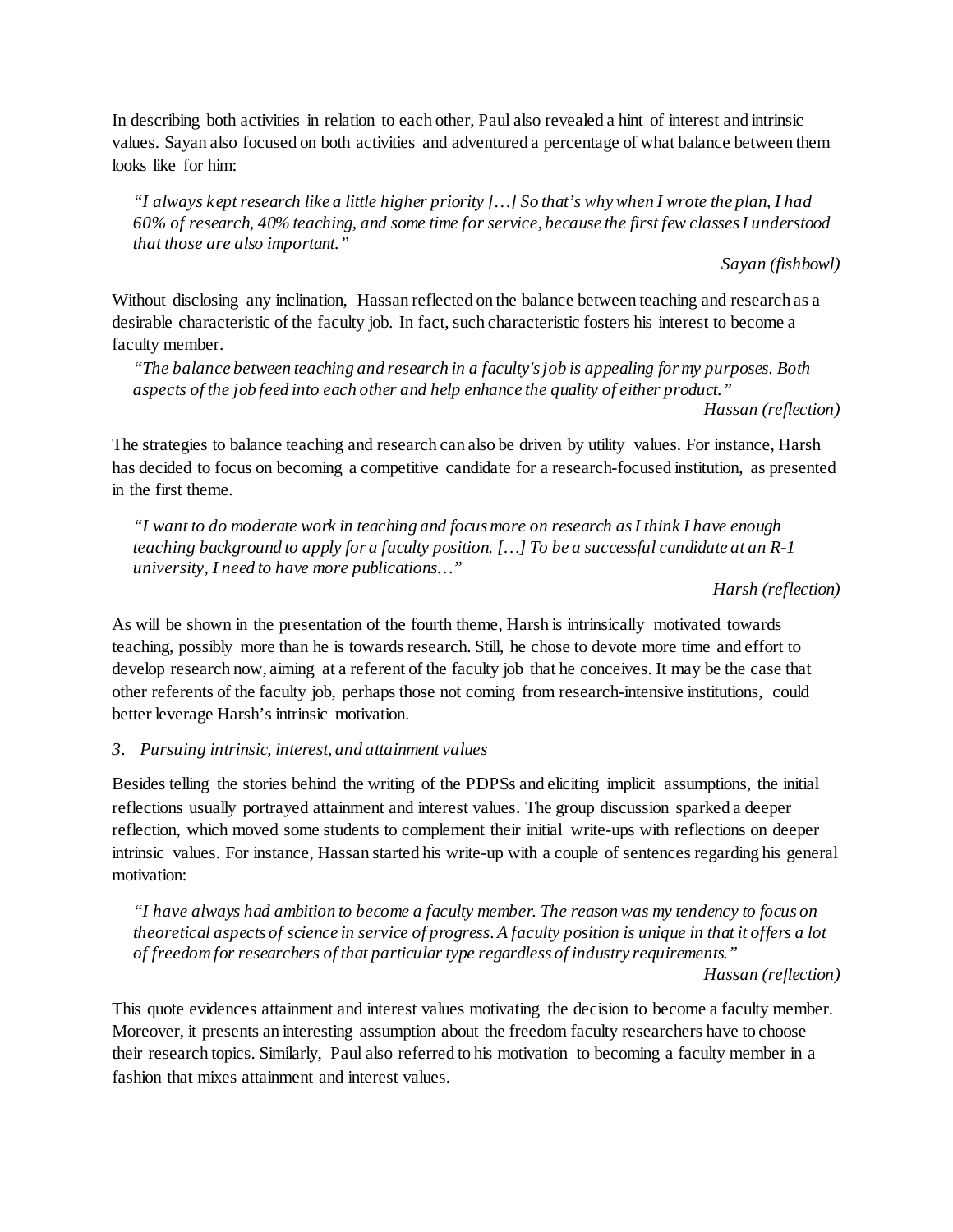*"Research and multi-tasking were my future goals, and being a professor seemed to be the only way to achieve those goals." "If you become professor, you can do a lot, intense multitasking. You can meet lots of people, you can gain lots of different experiences, different skillsets. But if you go to a lab you will just do research, no one will know you. […] In the world of research, professors are like stars." Paul (reflection+ fishbowl)*

From a perspective of intrinsic values, consistent with his primary interest on the research facet of his future professorship in the biomedical field, Brandon added the following idea to his reflection after the fishbowl conversation:

*"I want to state that the reason I'mbecoming a professor is my overall goal of being a servant to humanity and ease as much suffering as humanly possible."*

*Brandon (reflection)*

In the same vein of intrinsic values, Harsh clearly stated one of the main reasons to become a faculty member:

*"I love teaching. Teaching is one of the primary reasons I am a Ph.D. student and want to become a faculty member. […] The amount of learning I get to do on the job is tremendous. Every single student who walks in my office or in my classroom is a chance for me to learn something new.[…] I get to teach students and the joy of changing someone's lives this way is very fulfilling for me. " Harsh (reflection)*

Sayan also discussed the intrinsic motivation propelling him to engage in academic tasks, namely research and teaching. The intrinsic motivation towards his research field, as presented in the second theme, is what inspires him to become a faculty member.

*"I love solving complicated physical problems performing scientific experiments and theoretical analysis. Also, I love and care about my subject. Love for my subjects motivates me to teach in simple and easy manner. I feel when I teach, I inspire another generation of future propulsion and combustion engineers."* 

*Sayan (reflection)*

Following a different approach, Maggie realized that her motivation to becoming a faculty member was not clear to her when she started writing the PDP.

*"That's actually the only reason that I'm doing a Ph.D.[to become a faculty member], what I've never examined was really why do I want to be a faculty member and what are the things that a faculty member does that are important to me."*

*Maggie (fishbowl)*

However, although she recognized that her PDP did not portray her values in a clear manner, in her reflection she started eliciting those values. The next sentence begins to answer the question as to why she wants to become a faculty member.

*"My values are very muddled throughout this document, largely a result of my lack of certainty in my ability to perform the duties of a faculty member. The teaching development area is where it comes across strongest, as I value training engineers who are ready to take the reins and challenge the status quo with creative problem solving."*

*Maggie (reflection)*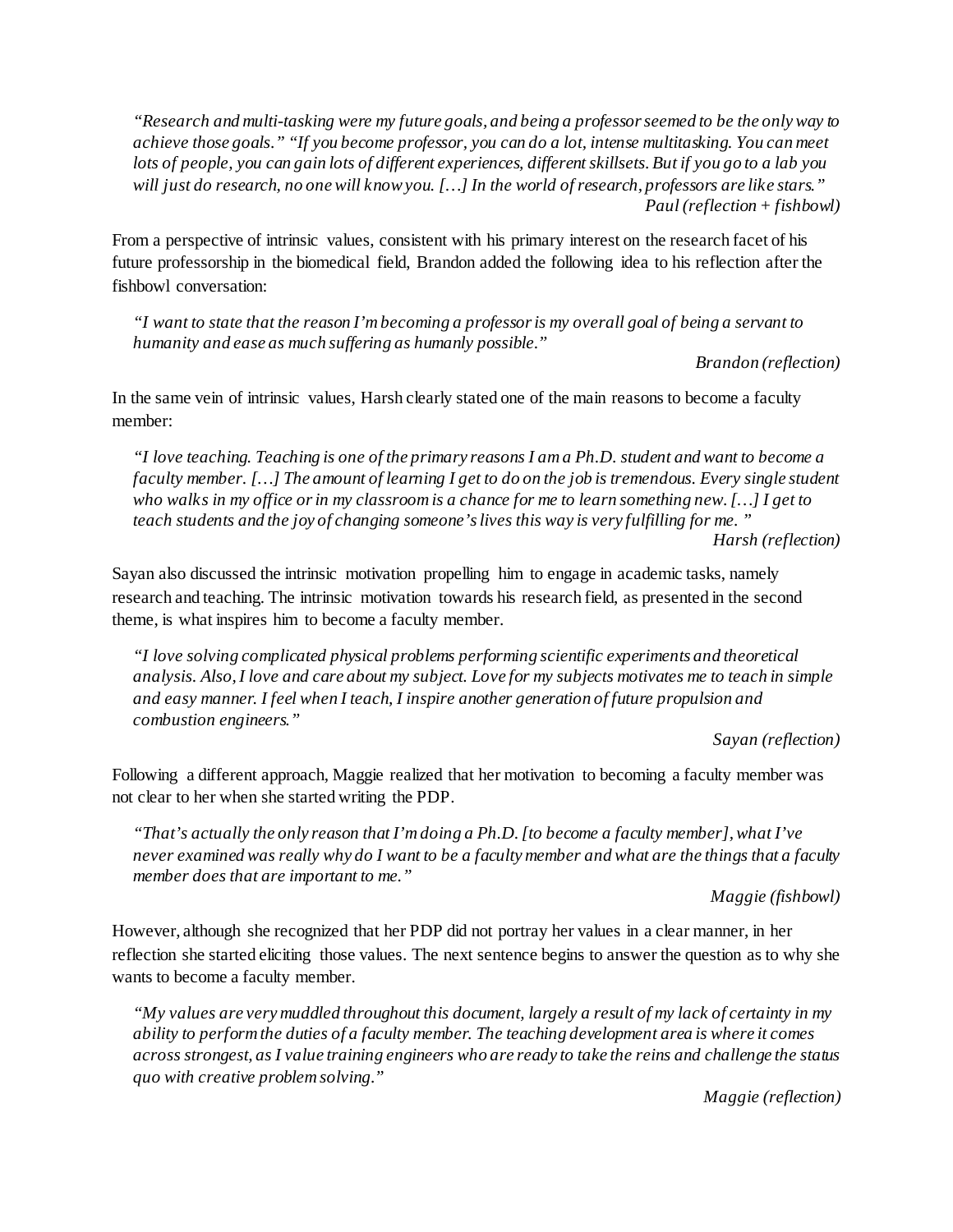Maggie's last quote combines her expectations with a hint of her intrinsic values in a bi-directional manner. On the one hand, her expectations of performance seem to precede the definition of her interest and attainment values. On the other hand, her intrinsic motivation to train future engineers seems to foster her confidence in conveying the image of someone who recognizes what it requires to become a good teacher. As Maggie herself commented, this uncertainty might be related to the strong image she portrayed as a successful student through her undergraduate education and the beginning of graduate school. Advisors and peers alike might have operated under the assumption that she understood more about the academic community than she actually did, which in turn made it more difficult for her to ask for help. Therefore, writing a PDP and discussing it openly with expert guidance was a very valuable experience for her, as it was for all participants in the study. This claim will be supported when looking at the second research question.

### *4. Mentoring*

Most participants in this study related how they have had the opportunity to mentor students. Moreover, they are confident in their ability to mentor graduate and undergraduate students, and many of them disclosed an actual interest in engaging in mentoring.

*"Other areas, such as mentoring of students, I did not include as I have successfully mentored many undergraduate students."*

*Brandon (reflection)*

*"I have a solid mentorship experience as a graduate student as I have trained multiple undergrads and graduate students in my lab for different research projects. So, I think I would be able to do this well in my job as a faculty member."*

*Harsh (reflection)*

*"Next [to teaching and research] is the planning for mentoring graduate students which, in my opinion, is the most fulfilling aspect of the faculty's job."*

*Hassan (reflection)*

Arguably, Hassan is intrinsically motivated towards mentoring and weighs it as important as teaching and research. From the students' perspective, Maggie brought new dimensions to the mentoring function. The following insightful reflection resulted precisely from her being confronted with the task of writing a PDP for her own career:

*"While I have received excellent mentoring in research and teaching, I have not had a mentor take interest in my professional development as a whole."*

*Maggie (reflection)*

Interestingly, Paul provided his view of such additional dimensions of mentoring. He not only discussed the type of things he wants to facilitate for his mentees but also expressed his confidence to accomplish them:

*"While writing PDP for the first time, I believed I could be a good researcher and mentor.I need to get my students placed in industry or academia, and I think I will fulfil that role with ease. I need to devise a development plan, unique to each of my students, and I think I can do it fine. […] I will need to create a welcoming and diverse culture for all my students, and I think I will be good at it." Paul (reflection)*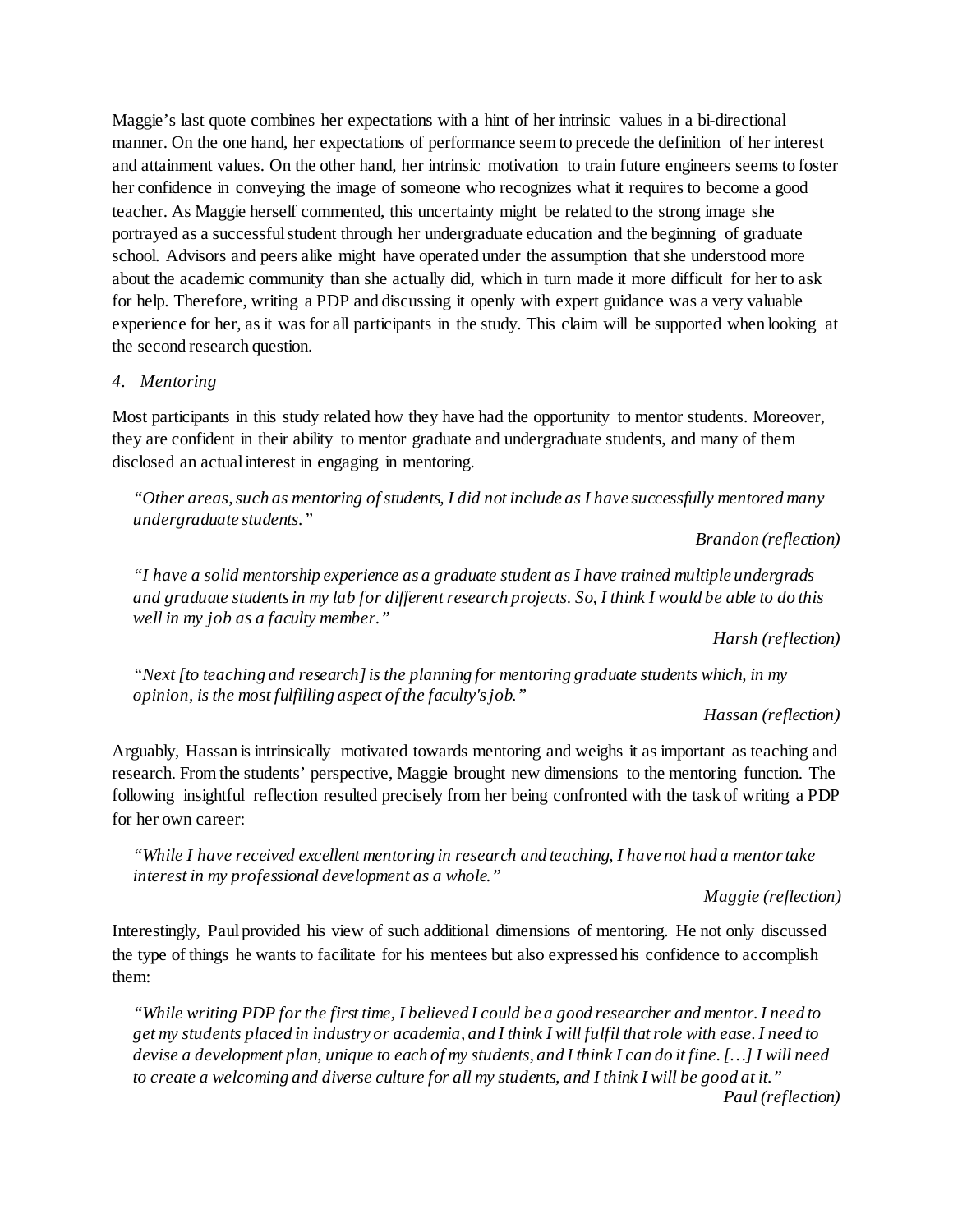On the surface, there seems to be no direct link between mentoring and the ideas of balance discussed thus far. However, when discussing teaching, some participants considered the interaction with their students to be stress-relieving, instructive, and gratifying. It is not unreasonable to extend these traits to the mentor-mentee relationship, but further exploration is necessary to portray mentoring as a means to achieve a balanced faculty career.

### Research Question 2: The usefulness of writing a PDP with experienced guidance in a formal class

Writing the PDP within the context of the SEP class helped students in at least three distinctive ways. First, some of them had the chance to correct fundamental misconceptions about the faculty job and the faculty functions themselves. Secondly, they gained a more detailed and comprehensive view of the faculty job. Thirdly, they had the chance to reflect systematically on their professional career.

In some cases, the class helped students correct misconceptions directly linked to the idea of balance between teaching and research. For instance, Brandon mentioned during the conversation:

*"Early in this class I had the fundamental assumption that the ideas of research and teaching were divided. And, as I walked through this class, I began to more see the holistic nature of scholarship in general and how one feeds into the other. […] Teaching is a mindset, a way of exploring questions and providing answers in a concrete way, and that mindset can shape how you approach a research question."* 

*Brandon (fishbowl)*

The class also helped students expand their perception of the different faculty functions, particularly beyond research and teaching.

*"I believed that these [research and teaching] are the evaluation criteria to be a faculty member. I was not entirely sure about the other roles (e.g. mentor, departmental roles, serving committee, etc.) of a faculty member. It was a 'black box' to me. For me, the definition of the faculty member was extremely simple, 'great researcher, good teacher.'"*

*Sayan (reflection)*

*"Before [the class] I did not have… I did not pay attention to these two aspects [of academic administration and service]. For me the job was research and teaching, and I had experience at both sufficiently, and that's my impression at that time. […] I completely considered the professor job to be research plus teaching."*

*Hassan (reflection)*

*"While writing the PDP for the first time, I was not considering the aspect of several administrative positions that can be held by a professor (e.g., Dean, Provost, etc.). I am now aware of these administrative roles through the [SEP] classes."*

### *Paul (reflection)*

Sayan, Hassan, and Paul are arguably better equipped to put together a realistic and effective PDP now that they have a more comprehensive understanding of the faculty job. Similarly, the following quote from Maggie points to the expanded comprehension of faculty functions beyond teaching and research. Moreover, it reveals a critical moment of reflection on her goals and her reasons for wanting to become a faculty member: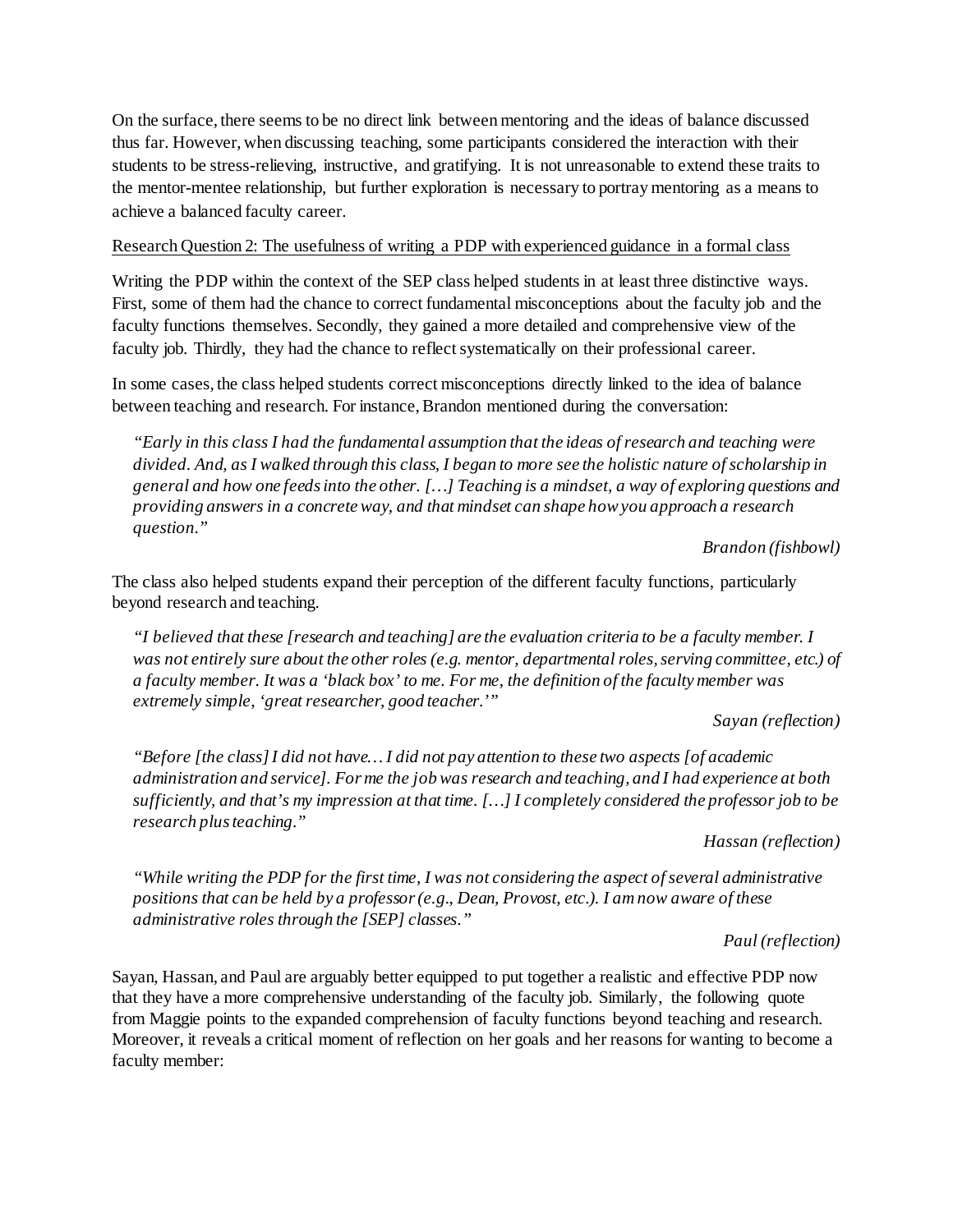*"The professional development plan that I wrote for class was the first time that I enumerated my career and personal development goals." "I believe I had a good understanding of teaching and research responsibilities but a more nebulous idea of mentoring and service." "Nobody had ever sat me down before to figure out where I want to be in the end and how I'm going to get there." Maggie (reflection + fishbowl)*

This critical opportunity to systematically reflect about their motivation to become faculty members is, possibly, the major takeaway that students can expect from the SEP class and the PDP writing activity.

### **Discussion**

Based on the results of the study, it is reasonable to posit that the SEP class proved helpful in addressing students' misconceptions or incomplete conceptions of the faculty job and the faculty functions in and of themselves. Moreover, this class provided students with the chance to pause and reflect on their assumptions and motivation to embark on a faculty career. This pause comes at a critical time when graduate students are about to face the challenges of job search and academic work. Nevertheless, some specific actions can be suggested to improve the positive outcomes of the class in light of the results of this study.

Students' reflection on their deficiencies and the motivation to address them is mainly driven by utility and interest values. However, in order to identify such deficiencies, the aspiring faculty need a referent of the skills possessed by competent faculty, especially when utility values are the main driver. In other words, students compare themselves with the image they have of a faculty member to identify gaps in their preparedness, and frequently this image is not complete. A class like SEP should provide students with an image that is comprehensive of the multiple types of positions and the different expectations of balance between teaching, research, and other functions. Consequently, students could set for themselves expectations that are not only more realistic and pragmatic but also better aligned with their interest values.

Most students in this study showed a preference for research over teaching. This can be the result of attending a research-intensive institution and having as role models advisors and mentors who dedicate themselves intensely to research. Moreover, the image of the faculty functions discussed in the preceding paragraph seems to be also a result of students' experience in such an environment. However, the majority of the students also want to devote time to teaching, and they want to teach well. For the different reasons presented in the results section, they believe in balancing their research with substantial teaching. It is, therefore, appropriate to expose them to multiple facets of excellent teaching beyond the delivery of content: course design, evidence-based pedagogical strategies, and so forth. Moreover, an introduction to the scholarship of teaching and learning could spark the educational researcher inside some of them and help them build stronger bridges between teaching and research.

In sum, expectations, assumptions, and notions of balance were present across all students' reflections and discussions of their PDPs. The only relevant theme they did not address consistently, referring to the findings of scholarly literature, was the lack of time to accomplish multiple responsibilities<sup>1,3,4</sup>. A few students discussed avoiding time-consuming tasks with low intrinsic or utility value to allocate time for more rewarding activities. Some even mentioned the need to learn to say "no" when asked to engage in too many activities, even if these were aligned with their interests. Nevertheless, no one discussed the impact on their professional and personal lives of being subjected to multiple responsibilities, although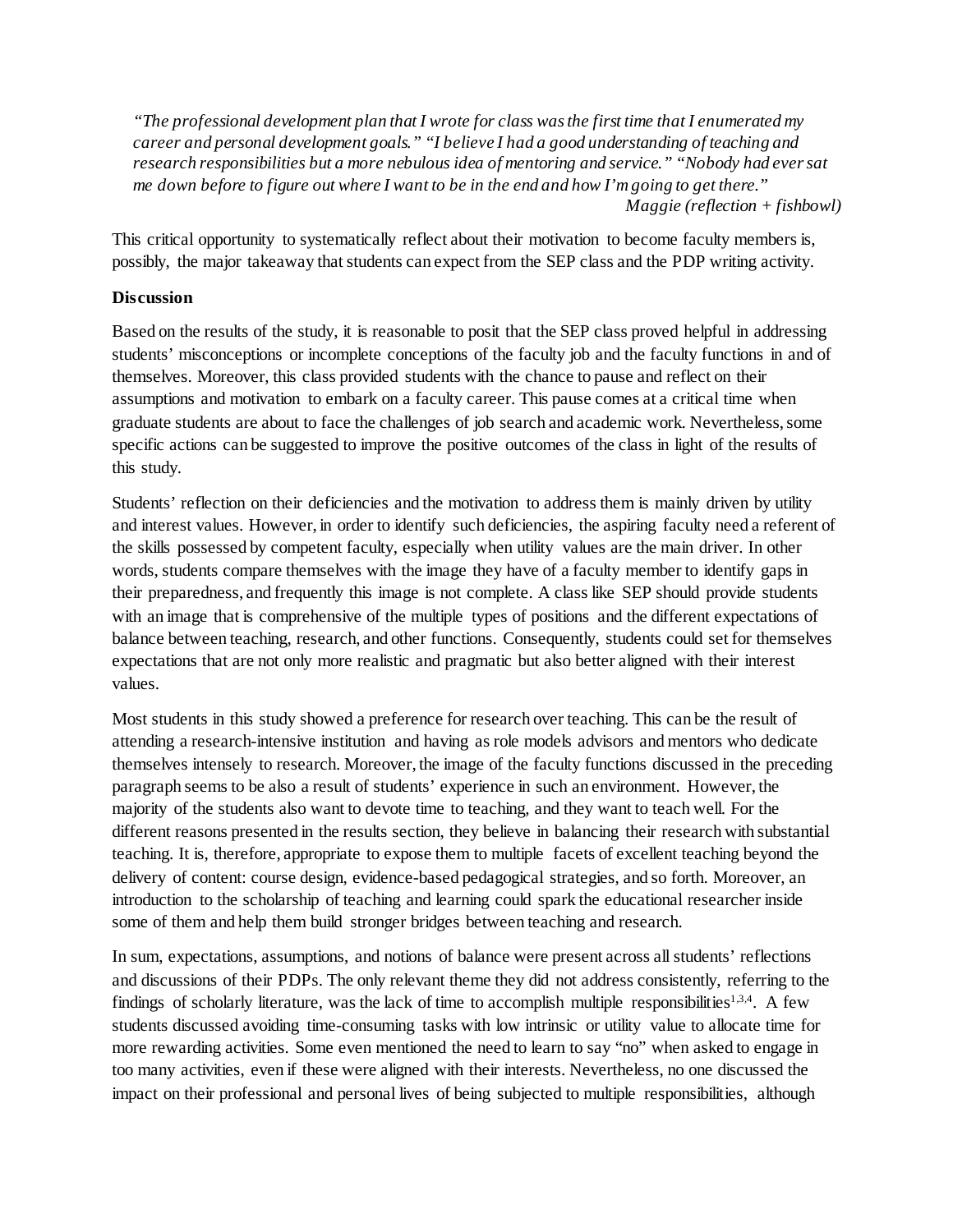this topic was discussed in the SEP class. Arguably, this does not result from students considering the issue irrelevant or overlooking it altogether. Rather, the questions and prompts provided in this study might have influenced their focusing strictly on the academic and professional aspects of the PDP.

### **Conclusion**

In this study, we explored the stories of engineering graduate students aspiring to faculty positions. In particular, we looked at students' reflections on their PDPs towards preparing for a future faculty career. Existing literature on the experiences of early-career faculty reveals three struggles they usually confront: difficulty in balancing multiple responsibilities, lack of time to cope with them, and unfulfilled expectations. Participants' reflections portrayed ideas of balance between their skills and the expected requirements of the job, balance between teaching and research, and alignment of intrinsic and attainment values with the motivation to become faculty members. Qualitative analysis of these portraits suggests that students must know themselves in order to identify what they have (their strengths), what they need (their deficiencies), and what they want (their expectations and values) to be able to craft effective development plans. However, they also need to contrast their assumptions and expectations with accurate and complete information about the faculty job. By so doing, they can identify deficiencies that are relevant for the path that better suits their values and skills. Therefore, a class like SEP, aimed at helping students prepare to become faculty, should address this challenge from two perspectives. First, students should be provided with enough information about the multiple responsibilities of engineering faculty and the different weights these responsibilities receive across various types of positions and institutions. Secondly, and perhaps more important, the class should provide opportunities for students to reflect on the values underlying their motivation to engage in different faculty functions and, ultimately, become faculty members.

Future work might include the analysis of interviews already conducted with the participants, intended to explore further the content of their reflections and the changes spurred by the SEP class. Moreover, we consider relevant to look deeper into the time limitation theme, particularly from the perspective of the work-life balance idea not addressed explicitly in this study. Finally, we believe that it is possible to conduct a longitudinal study by following-up with the participants within a year or two, once they have more experience in applying for faculty positions or performing the job.

#### **References**

- 1. Sorcinelli, M. D. New and junior faculty stress: Research and responses. *New Dir. Teach. Learn.* 27– 37 (1992).
- 2. Trower, C. A., Austin, A. E. & Sorcinelli, M. D. Paradise Lost How the academy converts enthusiastic recruits into early-career doubters. *AAHE Bull.* **53,** 3–6 (2001).
- 3. Felder, R. & Brent, R. Helping new faculty get off to a good start. in 5.327.1-5.327.8 (2000).
- 4. Marra, R. M. & Litzinger, T. Learning to juggle: A model for new engineering faculty development. in 5.430.1-5.430.12 (2000).